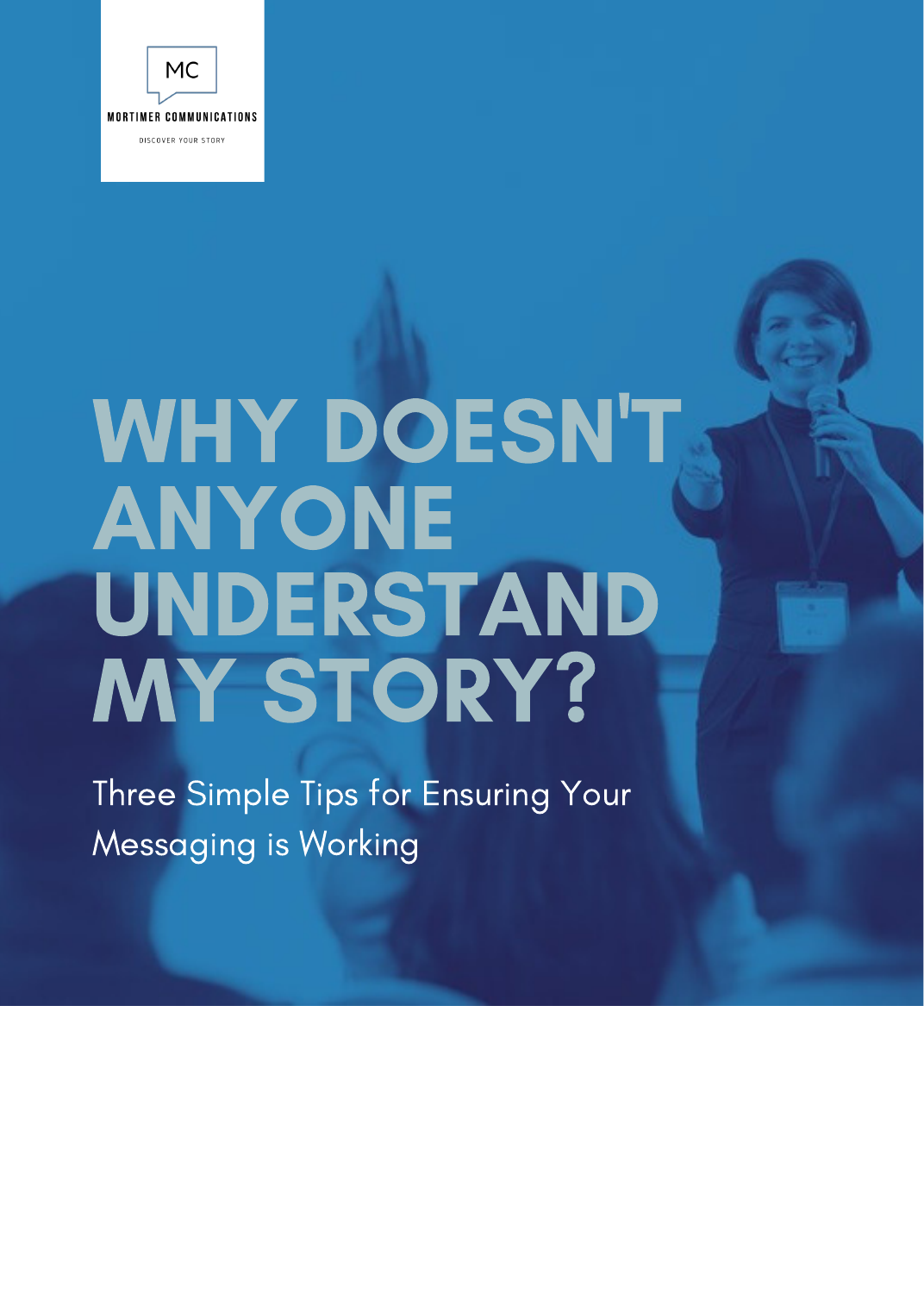

### DOES THIS SCENARIO HAPPEN TO YOU?

People don't nod—they scratch their heads, when I try to explain what my company does. It's so frustrating!

If you're reading this, then it has probably happened to you. More than once.

But it doesn't have to be like that.

To engage with people in a meaningful way—one that's not confusing!—that grabs their attention and inspires them to act, you need to tell a story. And not any story. You need one that clearly explains what you do and why you matter, and that reaches and connects with the right people, at the right time.

In other words, tell them YOUR story!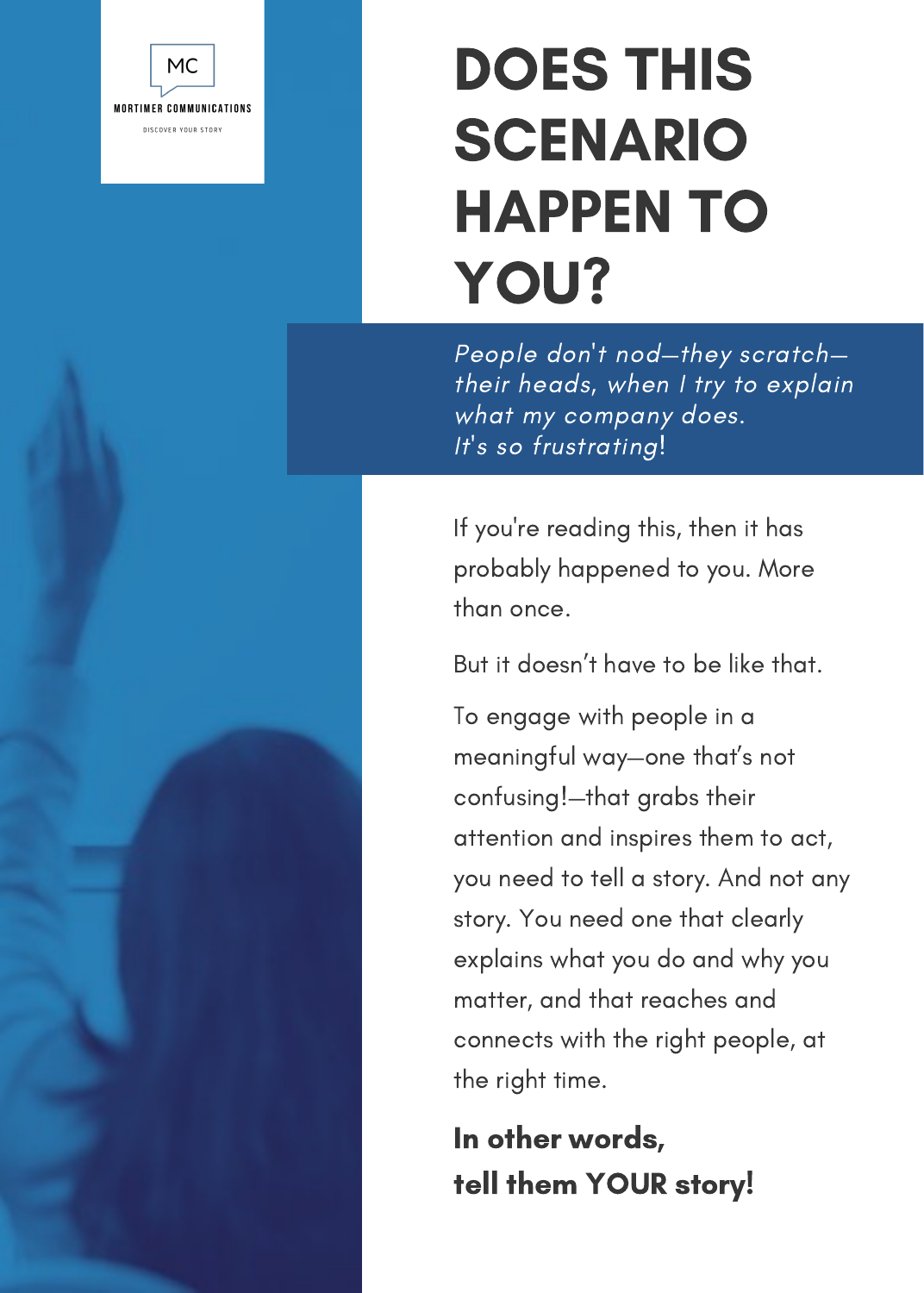

## **EFFECTIVE** ENGAGEMENT THROUGH STORYTELLING

There are many reasons why we say storytelling is the most effective the most persuasive and compelling —way to engage with others and inspire them to act.

A good story is simply hard to resist. Consider the success of the weekly podcast "Serial," which recounted the incidents surrounding a reallife 1999 murder in Baltimore. The first season of the 12-part, audio-only series was downloaded more than 40 million times in less than three months.

That means many people—many, many people — took time out of their busy schedules to listen to someone speak, for upwards of an hour at a time, week after week, just to find out "whodunnit."

#### That's what we mean by effective engagement through storytelling.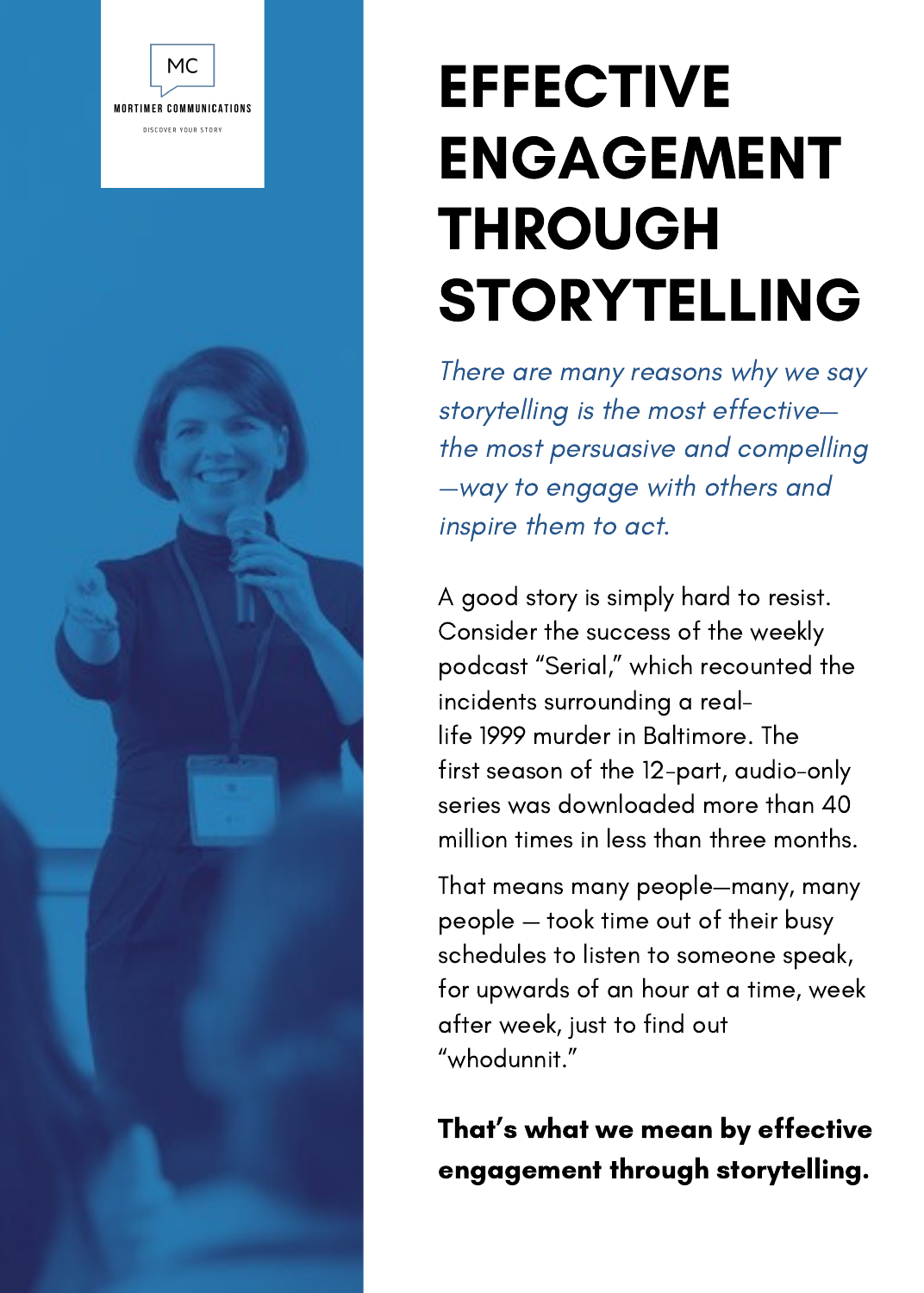### THREE SIMPLE TIPS

**MC MORTIMER COMMUNICATIONS** DISCOVER YOUR STORY

> Storytelling, like marketing, is the art of getting people to care about, and choose to listen to, what you have to say. Here are three tried-and-true tips from storytelling that are sure to help you boost your ability to engage with your audience.

#### Tip no. 1

#### Don't deliver "Just The Facts"

At the core of every story are the basic facts: details about the setting, the cast of characters, the sequence of events that take place, etc. The audience certainly needs these to comprehend a story. But a simple catalog doesn't really inspire a connection between writer and reader.

People feel much more engaged when they hear info as part of a narrative, rather than just a list of the facts. Stories allow us to make sense out of the facts, and communicate why those facts are important.

In other words, stories can help your audience feel a certain way about the features of your organization or its services, and they allow for shared experiences.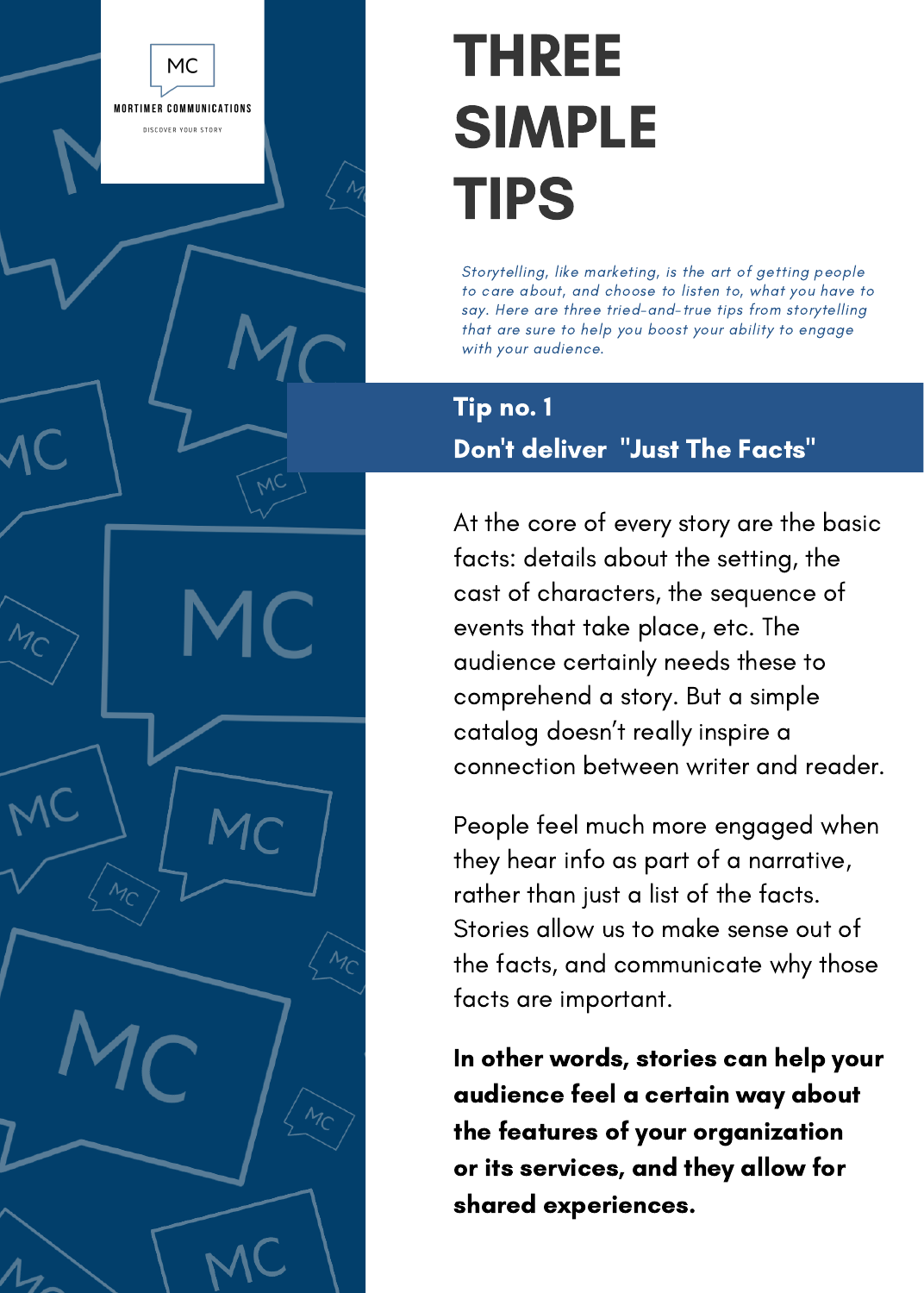#### MC **MORTIMER COMMUNICATIONS** DISCOVER YOUR STORY

### THREE SIMPLE TIPS

Tip no. 2 Keep people "Listening"

And once an audience starts to pay attention, a good story can can encourage them to keep coming back for more. Think about "Serial" again. Storytelling can help you make intimate, personal connections that resonate with an audience in ways that facts—ie, the features alone cannot do.

Put yourself in your audience's shoes and ask, "What would I want?" and "How does this organization make me feel?" Know the answers and, by all means, talk about them. Forming these types of relationships can boost customer attention and retention, as the people you reach begin to identify with your brand and share their experiences with others.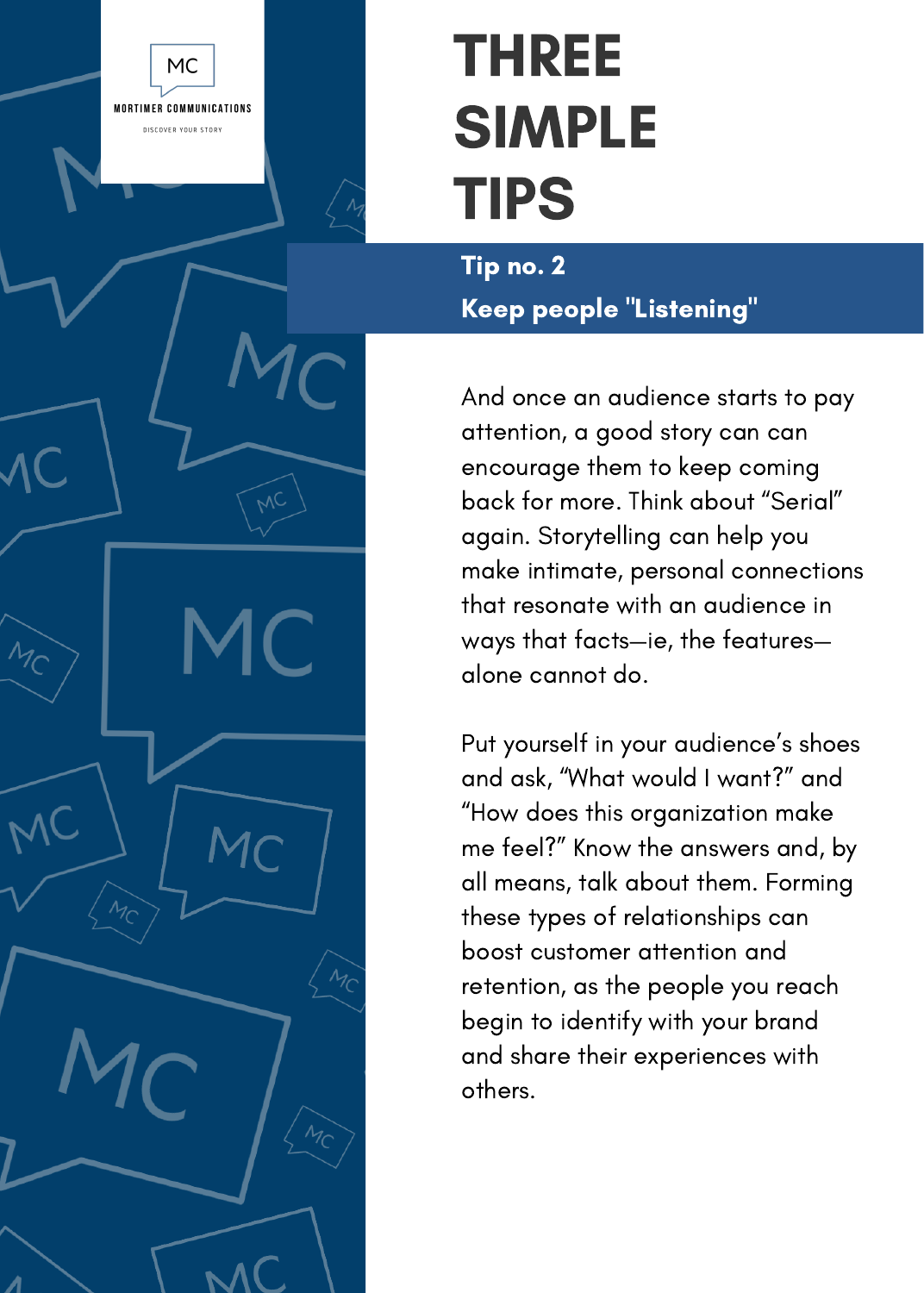### MC **MORTIMER COMMUNICATIONS** DISCOVER YOUR STORY

### THREE SIMPLE TIPS

#### Tip no. 3 Turn Values into Actions

In other words, storytelling is the art of translating feelings and emotions—as well as values and beliefs—into actions. We humans experience our values emotionally: they are what actually move us to do things. Because stories allow us to express our values not as abstract facts or principles, but as a lived experience, they have the power to move others to action, as well.

Consider this: what's a more effective way of convincing a child to be safetyminded? Telling him or her, "Don't take candy from strangers because something bad might happen"? Or, "Have you ever heard the story of Hansel & Gretel…"? The former often goes in one ear and out the other; the latter, on the other hand especially when you get to the point in the story about being cooked and eaten by a witch!—tends to make a lasting impression.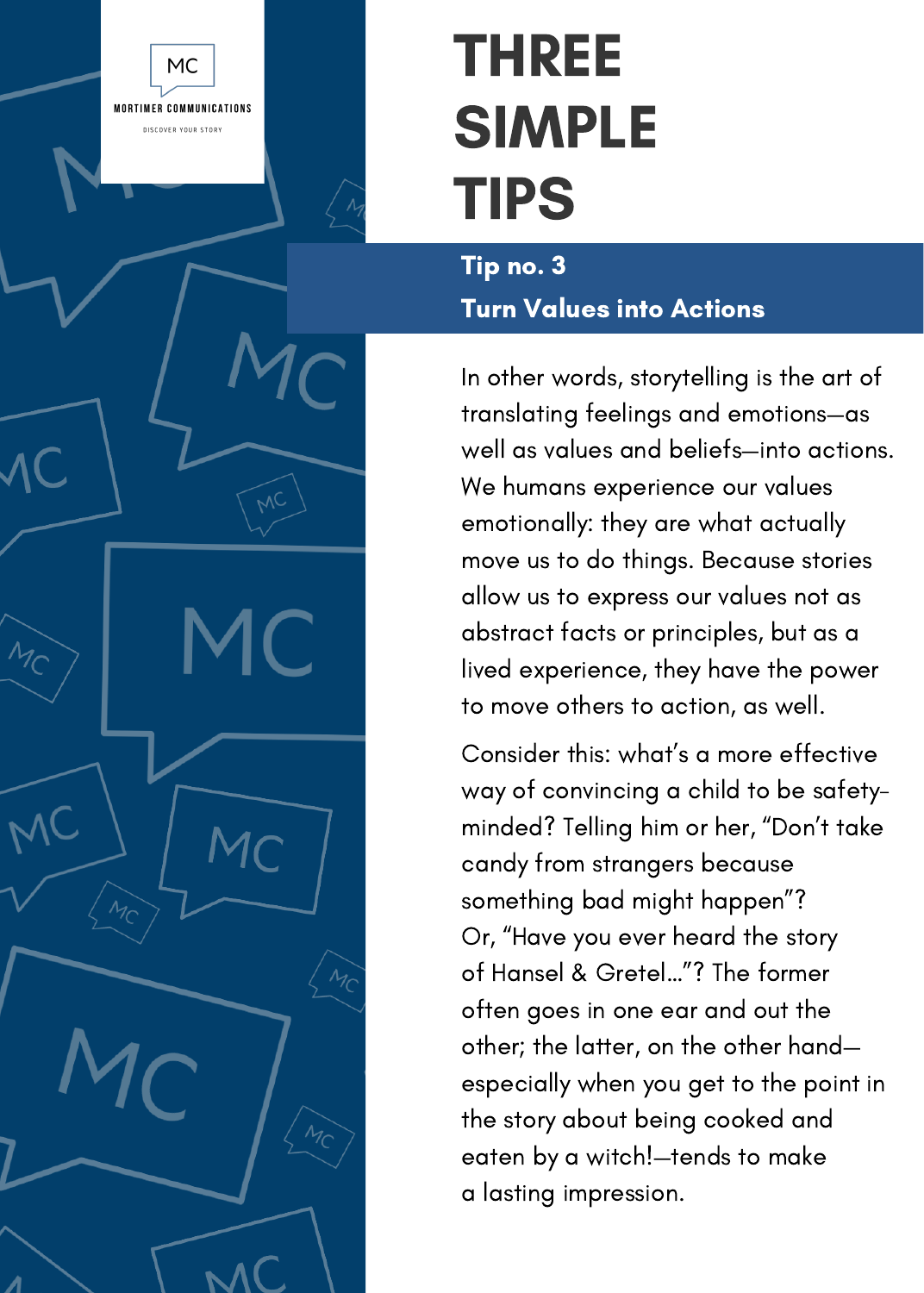

### GO BEYOND THE BASICS?

There are other factors to consider when incorporating stories in your marketing, such as ensuring your story is relevant to your target audience, learning the importance of story structure, and using various means and methods to reach as many people (in as many ways) as possible.

But learning and practicing the basics should help you make a meaningful connection and to reach the right people at the right time.

Would you like to learn more about how storytelling can help hone your marketing skills?

Visit [MortimerCommunications.com,](https://mortimercommunications.com/) or [schedule](https://mortimercommunications.com/schedule/) a call now.